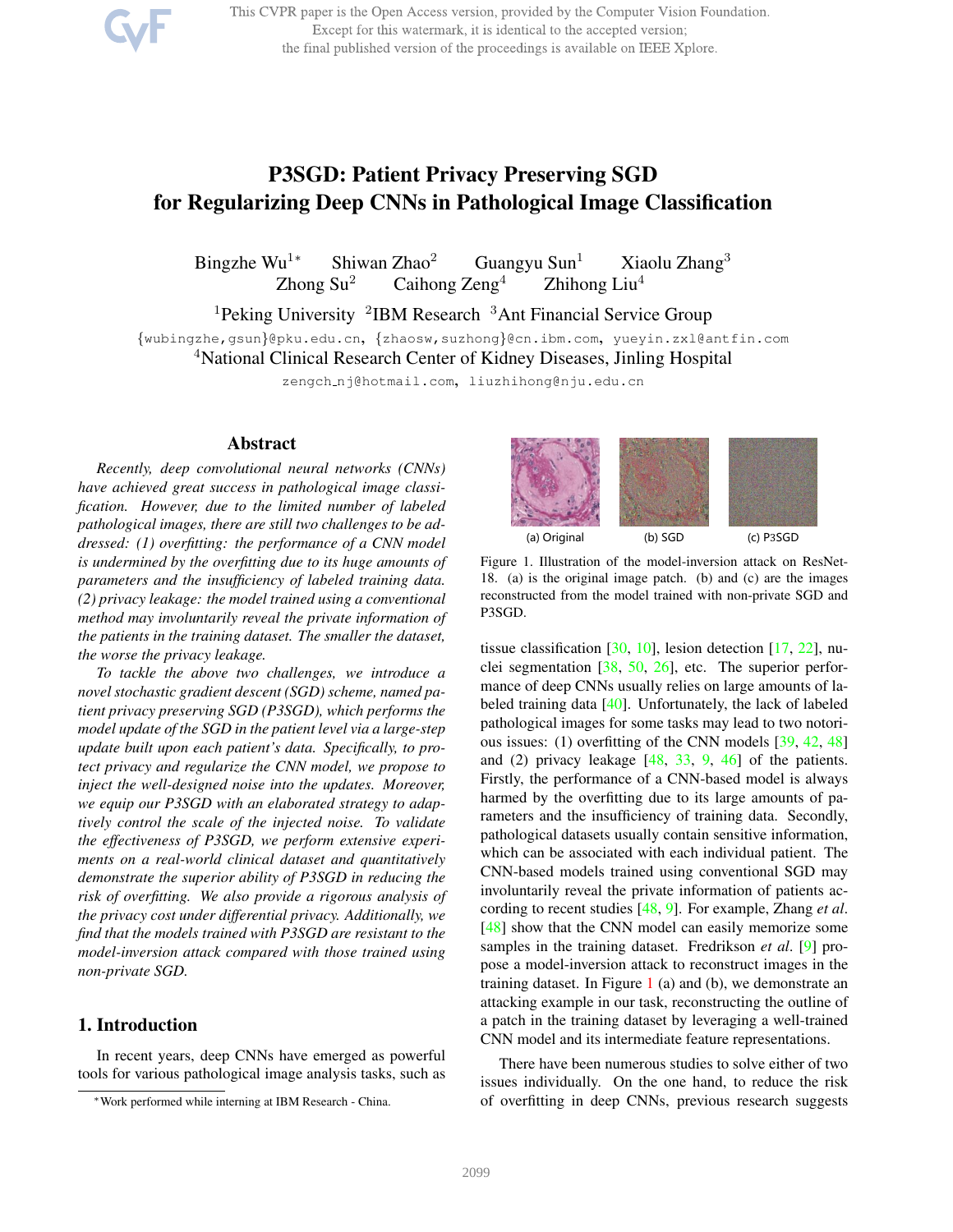adding appropriate randomness into the training phase [39, 42, 45]. For example, Dropout [39] adds randomness in activation by randomly discarding the hidden layers' outputs. DropConnect [42] adds randomness in weight parameters by randomly setting weights to zero during training. On the other hand, differential privacy [5, 6] emerges as a strong standard, which offers rigorous privacy guarantees for algorithms applied on the sensitive database. Recent works [1, 31] are introduced to train deep CNN models within differential privacy. The main idea of these works is to perturb the gradient estimation at each step of an SGD algorithm. For example, Abadi et al. [1] use a differentially private additive-noise mechanism on the gradient estimation in an SGD. In addition, a few recent studies [33, 46] have shown that these two seemingly unrelated issues are implicitly relevant based on a natural intuition: *"reducing the overfitting"* and *"protecting the individual's privacy"* share the same goal of encouraging a CNN model to learn the population's features instead of memorizing the features of each individual.

In this paper, we propose a practical solution to alleviate both issues in a task of pathological image classification. In particular, we introduce a novel SGD algorithm, named P3SGD, which injects the well-designed noise into the gradient to obtain a degree of differential privacy and reduce overfitting at the same time. It is worth noting that a pathological database usually consists of a number of patients, each of whom is further associated with a number of image patches. We should protect the privacy in the patient level instead of image level as in most of the previous works. To achieve this goal, we propose to calculate the model update upon individual patient's data and add carefully-calibrated Gaussian noise to the update for both privacy protection and model regularization. The most similar work to ours is the differentially private federated learning [25, 11], which focuses on protecting the user-level privacy. In contrast to previous works, which use a globally fixed noise scale to build the noisy update [1, 25, 11], we propose an elaborated strategy to adaptively control the magnitude of the noisy update. In the experiment, we show that this strategy plays a key role in boosting performance of a deep CNN model. At last, we provide a rigorous privacy cost analysis using the moments accountant theorem [1].

In summary, the main contributions of our work are as follows:

- We introduce a practical solution, named P3SGD, to simultaneously address the overfitting and privacy leaking issues of deep CNNs in the pathological image classification. To the best of our knowledge, this is the first work to provide rigorous privacy guarantees in medical image analysis tasks.
- Technically, we present a strategy to dynamically control the noisy update at each iterative step, which leads

to a significant performance gain against the state-ofthe-art methods  $[25, 11]$ .

- We validate P3SGD on a real-world clinical dataset, which is less explored in previous studies. The results demonstrate that P3SGD is capable of reducing the risk of overfitting on various CNN architectures. Moreover, P3SGD provides a strong guarantee that the trained model protects the privacy of each patient's data, even when the attacker holds enough extra sideinformation of the raw training dataset.
- We qualitatively and quantitatively demonstrate that the CNN model trained using P3SGD is resistant to the model-inversion attack  $[9]$  (shown in Figure 1 (c)).

## 2. Related Work

Regularization in CNNs In the past years, numerous regularization techniques have been proposed to improve the generalization ability of deep CNNs [20, 39, 42, 45, 41, 12]. These works mainly fall into two categories: explicit regularization and implicit (*i.e.*, algorithmic) regularization.

For explicit regularization methods, various penalty terms are used to constrain weight parameters. For example, weight decay [20] uses *l*2-regularization to constrain the parameters of a CNN model. Another direction is to introduce regularizers to decorrelate convolutional filters in deep CNNs [44, 32], which improves the representation ability of the intermediate features extracted by those filters.

For implicit regularization methods, the core idea is to introduce moderate randomness in the model training phase. For example, Dropout [39] randomly discards the outputs of the hidden neurons in the training phase. However, Dropout is originally designed for fully-connected layers (FC). It is often less effective for convolutional layers, which limits its use in CNNs with few FC layers (*e.g.*, ResNet). This is possibly caused by the fact that Dropout discards features without taking its spatial correlation into account (features from convolutional layers are always spatially correlated) [12]. To address this problem, a few recent works [41, 12] propose to inject structured noise into the features from convolutional layers. One state-of-theart technique, named DropBlock [12], is specially designed for convolutional layers, which randomly drops the features in a sub-region. Both of Dropout and DropBlock inject randomness into activation layers. In contrast, DisturbLabel [45] adds randomness into the loss function by randomly setting a part of labels to be incorrect in a training mini-batch. Data augmentation is another form of algorithmic regularization, which introduces noise into the input layer by randomly transforming training images [36]. Our method can be categorized as implicit regularization. In contrast to previous works, our approach (P3SGD) imposes regularization at the parameter updating phase.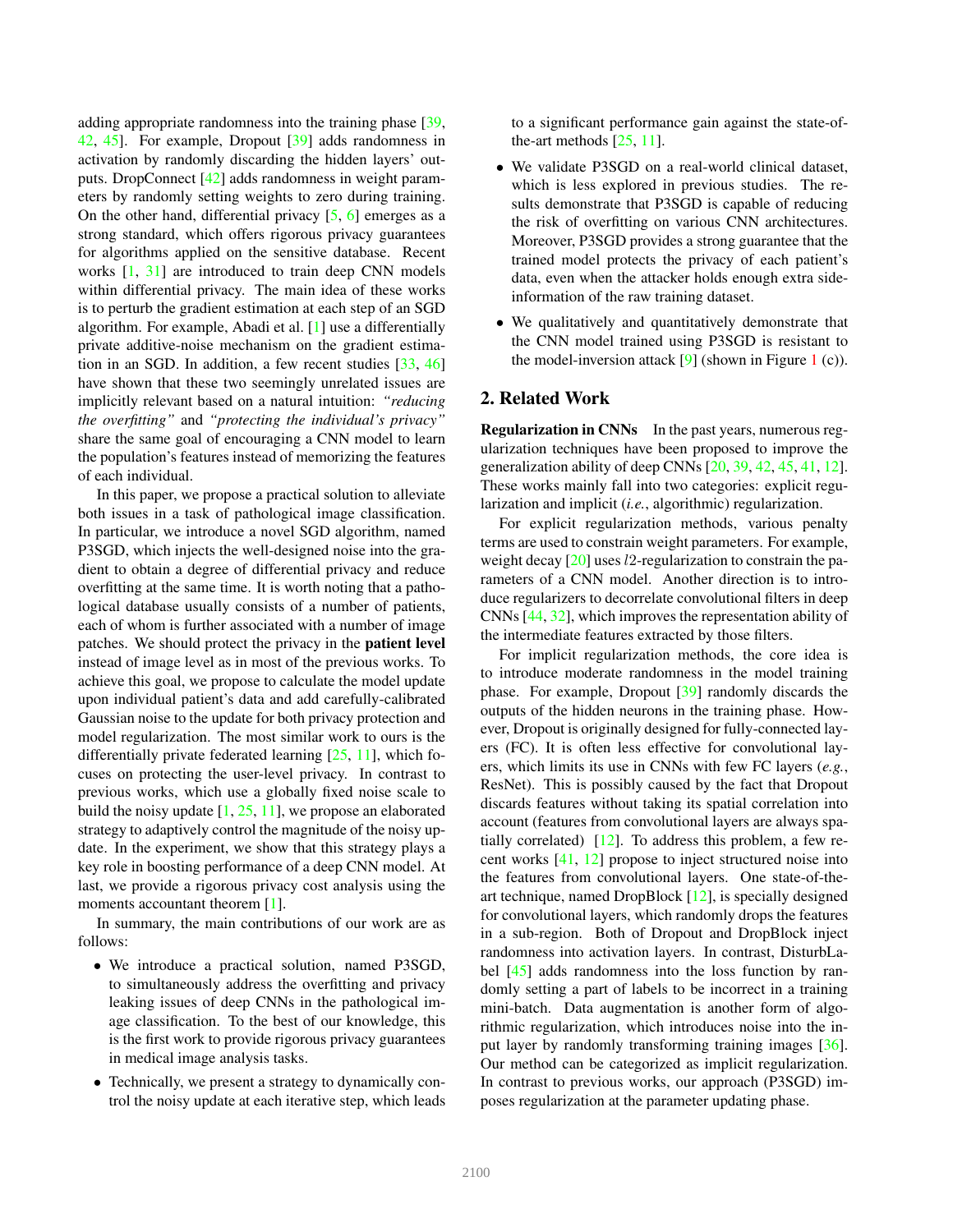Privacy-preserving Deep Learning Meanwhile, there is an increasing concern for privacy leakage in deep learning models, since the training datasets may contain sensitive information. This privacy issue has attracted many research interests on the privacy-preserving deep learning [1, 35, 25, 11, 13, 28]. One promising direction is to build machine learning models within differential privacy [1, 25, 28], which has been widely used in sensitive data analysis as a golden standard of privacy. The early solution is to perturb the model parameters [3, 49] or the objective function  $[3, 19, 31]$ . However, such kind of simple solutions cause considerable performance decreasing [4, 43], the situation may become worse in the context of deep learning. Therefore, some recent studies focus on the gradient perturbation based methods [1, 25, 11, 28, 29]. Abadi *et al*. [1] propose a differentially private version of SGD and present the moments accountant framework to provide tighter privacy bound than previous methods. The PATE framework [28, 29] protects the privacy via transferring knowledge to the student model, from an ensemble of teacher models, which are trained on partitions of the training data.

Different from these works, which focus on image-level privacy, we aim to provide patient-level privacy in specific scenarios of pathological image analysis. The most similar works to ours are  $[25, 11]$ , which extend the private SGD into the federated learning paradigm [24]. However, applying these approaches to the real-world medical image data remains less explored. Moreover, these methods always lead to a performance drop compared with the models trained using non-private SGD. In this paper, we evaluate our method on a real-world pathological image dataset and show that the performance drop can be addressed by carefully controlling the noisy update using our strategy.

There are also some studies aiming to explore the relationship between the overfitting and the privacy leakage issues from the perspective of memorization [33, 46]. In this paper, we present a practical solution to alleviate these two related issues simultaneously.

## 3. Our Approach

In this section, we describe our approach in details and provide a rigorous privacy cost analysis using the moments accountant theorem [1].

#### 3.1. Preliminaries

We firstly introduce some basic notations and definitions of differential privacy corresponding to our specific task.

In our setting, the pathological image dataset can be regarded as a database  $\mathcal D$  with  $N_p$  patients. Generally speaking, each patient  $D_i$  consists of a number of image patches of various tissues, *i.e.*,  $\mathcal{D}_i = \{(\mathbf{x}_k, \mathbf{y}_k)\}_{k=1}^{N_i}$ , where  $N_i$  is the number of image patches of the  $i$ -th patient. With a

slight abuse of notations, we also denote  $\mathcal{D} = \bigcup_{i=1}^{N_p} \mathcal{D}_i$  as the whole set of images of all patients. Then, a basic concept of image-level adjacent databases can be defined as: two databases are adjacent if they differ in a single imagelabel pair [1]. This concept is widely used for image-level privacy protection.

However, such image-level privacy protection is insufficient for our tasks. Instead, we introduce a concept of patient-level adjacent databases defined as follows:

Define 1 *(Patient-level adjacent databases)* D′ *and* D′′ *are adjacent: if* D′ *can be obtained by adding all images of a single patient to* D′′ *or removing all images of a single patient from* D′′ *.*

This definition is inspired by the prior works  $[25, 11]$ , in which the authors focus on user-level privacy. With the definition of adjacent databases, we can formally define the patient-level differential privacy as:

Define 2 *(Differential privacy) A randomized algorithm*  $A : D \to R$  *satisfies*  $(\epsilon, \delta)$ -differential privacy if for any *two adjacent databases*  $\mathcal{D}', \mathcal{D}'' \subseteq D$  *and for any subset of outputs*  $S \subseteq R$  *it holds:* 

$$
\mathbf{Pr}[\mathcal{A}(\mathcal{D}^{'}) \in S] \le e^{\epsilon} \mathbf{Pr}[\mathcal{A}(\mathcal{D}^{''}) \in S] + \delta \tag{1}
$$

The randomized algorithm  $A$  is also known as the mechanism in the literature  $[5]$ . In our setting, A is the algorithm used to train deep CNNs, *e.g.*, the SGD algorithm. D denotes the training dataset (*i.e.*,  $D$  in our case) and  $R$  is the parameter space of a deep CNN. Intuitively, the Equation 1 indicates that participation of one individual patient in a training phase has a negligible effect on the final weight parameters. Another concept is the sensitivity of a randomized algorithm:

Define 3 *(Sensitivity) The sensitivity of a randomized algorithm* A is the upper-bound of  $||A(D') - A(D'')||_2$ , where D ′ *and* D ′′ *are any adjacent databases (see in Define 1).*

To establish a randomized algorithm that satisfies differential privacy, we need to bound its sensitivity. The most used strategy is to clip the norm of the parameter update. In next two subsections, we will introduce the traditional SGD and P3SGD separately, as two instances of the randomized algorithm  $\mathcal{A}$ .

#### 3.2. Standard SGD Algorithm

We start with the standard SGD (*i.e.*, non-private SGD) algorithm for training a deep CNN-based classification model. The goal of the classification is to train a CNN model  $\mathbb{M}$ :  $\hat{y} = \mathbf{f}(\mathbf{x}; \theta)$ , where  $\hat{y}$  is the predicted label, and  $\theta$  are the model parameters. Training of the model is to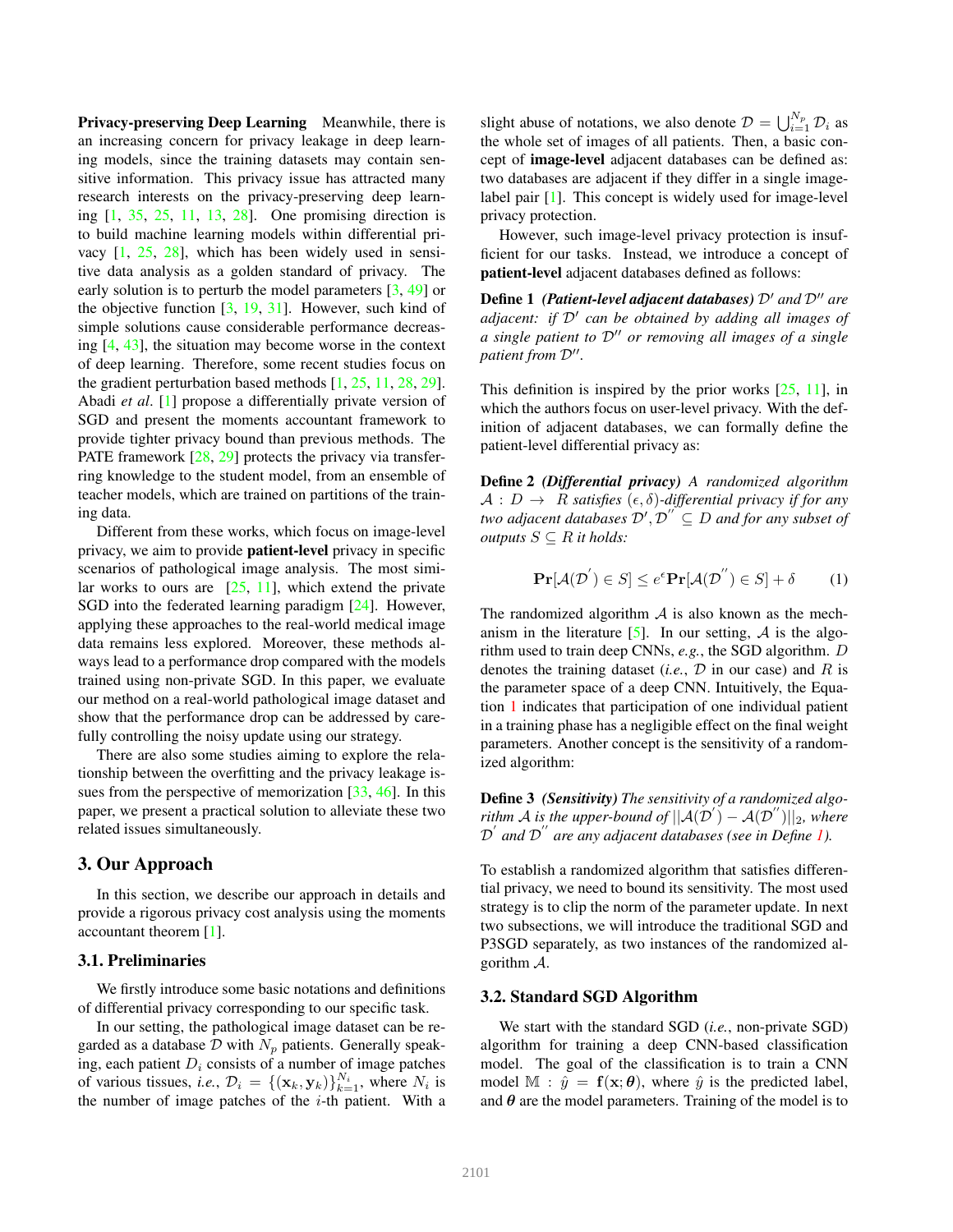minimize the empirical loss  $\mathcal{L}(\mathcal{D}; \theta)$ . In practice, we estimate the gradient of the empirical loss on a mini-batch. We denote the classification loss over a mini-batch as:

$$
\mathcal{L}(\mathcal{B}_t; \boldsymbol{\theta}) = \frac{1}{|\mathcal{B}_t|} \sum_{(\mathbf{x}, \mathbf{y}) \in \mathcal{B}_t} l(\mathbf{f}(\mathbf{x}; \boldsymbol{\theta}), \mathbf{y})
$$
(2)

Here,  $l(\mathbf{x}, \mathbf{y})$  is the loss function, *e.g.*, cross-entropy loss.  $B_t$  refers to a mini-batch of images which are randomly and independently drawn from the whole image set  $D$ . Note that we can add an additional regularization term into Equation 2, such as  $l2$  term. At the  $t$ -th step of the SGD algorithm, we can update the current parameter  $\theta_t$  as  $\theta_{t+1} = \theta_t - \gamma_t$ .  $\nabla_{\boldsymbol{\theta}_t} \mathcal{L}(\mathcal{B}_t; \boldsymbol{\theta}_t).$ 

# 3.3. P3SGD Algorithm

Overall, our framework comprises of three components, which are *update computation*, *update sanitization*, and *privacy accumulation*. Our method inherits the computing paradigm of federated learning [24]. Moreover, to protect the privacy, we need to inject well-designed Gaussian noise into each step's update, which is marked as *update sanitization*. At last, we can use the moments accountant for *privacy accumulation*. The pseudo-code is depicted in Algorithm 1. Next, we will describe each of these components in details.

For *update computation*, at the beginning of the t-th step of P3SGD, we randomly sample a patient batch  $B_t$  from the database  $D$  with a sampling ratio  $p$ . Here, the notation  $\mathcal{B}_t$  is different from the one in Equation 2, where the  $\mathcal{B}_t$  is sampled from individual images instead of patients.

Then, for each patient  $i$  in the sampled batch, we perform a back propagation to calculate gradients of the parameters via images of the patient  $i$ . After that, we locally update the model using the computed gradients. After we traverse all images of this patient, we can obtain the model update with respect to patient  $i$ . This procedure can be interpreted as performing SGD on the local data from patient i.

In the next step, we average updates of all patients in  $\mathcal{B}_t$  to obtain the final update at the t-th step. Note that we need to control the sensitivity of the total update for further *update sanitization*. In practice, this is implemented by clipping the l2 norm of the update, with respect to each individual patient (as shown in line 26 in Algorithm 1).  $C_u$ in Algorithm 1 denotes a predefined upper-bound. Thus, the sensitivity of the total update can be bounded by  $2C_u$  (a proof can be found in supplementary materials). The main idea of *update computation* is implemented by a function PatientUpdate, as shown in Algorithm 1.

To protect privacy, *update sanitization* needs to be performed. Specifically, we use Gaussian mechanism [7] to inject well-calibrated Gaussian noise into the original update, which leads to a noisy update. The variance of injected Gaussian noise is jointly determined by the upperAlgorithm 1: P3SGD

#### 1 Inputs:

- 2 Patient database:  $D$ , Empirical Loss:  $\mathcal{L}$ .
- <sup>3</sup> Patient sampling ratio: p.
- 4 Noise scale set  $\Omega_z$ :  $\{z_i\}_{i=1}^{N_z}$ .
- 5 Noise budget  $\epsilon'$  for selecting update per iteration.
- 6 Bound of update's norm:  $C_u$ .
- 7 Bound of objective function's norm:  $C<sub>o</sub>$ .
- **8** Initialize  $\theta_0$  randomly
- 9 for  $t \in [T]$  do
- 10 Take a subset  $\mathcal{B}_t$  of patients with sampling ration p
- 11 **for** *each patient*  $i \in \mathcal{B}_t$  **do**
- 12  $\left| \begin{array}{c} \Delta_t^i \leftarrow \mathbf{PatternUpdate}(i, \theta_t) \end{array} \right|$

13 end  $\Delta_t \leftarrow \frac{1}{12}$  $\frac{1}{|\mathcal{B}_t|}(\sum_i \Delta_t^i)$  $\bigcap_{\sigma=1}$   $\bigcap_{\sigma=2}$   $C_u/|\mathcal{B}_t|$  : for z in  $\Omega_z$ }  $\left[ \begin{array}{l} \Omega_\Delta = \{ \Delta = \Delta_t + \mathcal{N}(0, (\sigma^2 \mathbf{I})) : \textbf{for } \sigma \textbf{ in } \Omega_\sigma \} \end{array} \right]$  $\left[\begin{array}{l} \widetilde{\Delta}_t \leftarrow \textbf{NoisyUpdateSelect}(\Omega_\Delta, \epsilon', \mathcal{B}_t, \theta_t, \mathcal{L}) \end{array}\right]$  $\theta_{t+1} = \theta_t + \tilde{\Delta}_t$ 19 end 20 Function PatientUpdate( $i, \theta_t$ ):  $\theta \leftarrow \theta_t$  for *batch image samples* b *from Patient* i do  $\theta \leftarrow \theta - \gamma \nabla \mathcal{L}(b; \theta)$ 24 end  $\Delta^i = \boldsymbol{\theta} - \boldsymbol{\theta}_t$  $\Delta^i = ClipNorm(\Delta^i, \mathcal{C}_u)$ 27 Feturn  $\Delta^i$ 

| <b>Algorithm 2: NoisyUpdateSelect</b> |                                                                                                                                           |  |  |  |  |  |
|---------------------------------------|-------------------------------------------------------------------------------------------------------------------------------------------|--|--|--|--|--|
|                                       | <b>1 Function</b> NoisyUpdateSelect $(\Omega, \epsilon, \mathcal{B}, \theta, \mathcal{L})$ :                                              |  |  |  |  |  |
|                                       | 2 $\left[ \Omega_u = \{ u = -Clip(\mathcal{L}(\mathcal{B}; \theta + \Delta), C_o) : \textbf{for } \Delta \textbf{ in } \Omega \} \right]$ |  |  |  |  |  |
| $\mathbf{3}$                          | $exp(\frac{\epsilon u}{2C_c})$<br>Select $\Delta$ with probability<br>$\sum_{u \in \Omega_u} exp(\frac{\bar{\epsilon u}}{2C_{\epsilon}})$ |  |  |  |  |  |
|                                       | return $\Delta$                                                                                                                           |  |  |  |  |  |

bound  $C_u$  of the update's l2 norm and the noise scale z. In this paper, we use a common strategy to set  $C_u$  as a globally fixed value similar to prior works  $[1, 25]$ . Therefore, the choice of a noise scale factor  $z$  is critical to train CNN model with high performance. Previous works [1, 25] usually use a fixed noise scale throughout the training phase. However, the fixed noise scale factor may lead to the departure of the noisy update from the descent direction or an ignorable regularization effect, because the magnitudes of the updates may vary at different iterative steps. Thus, we argue that the strategy that uses a fixed noise scale may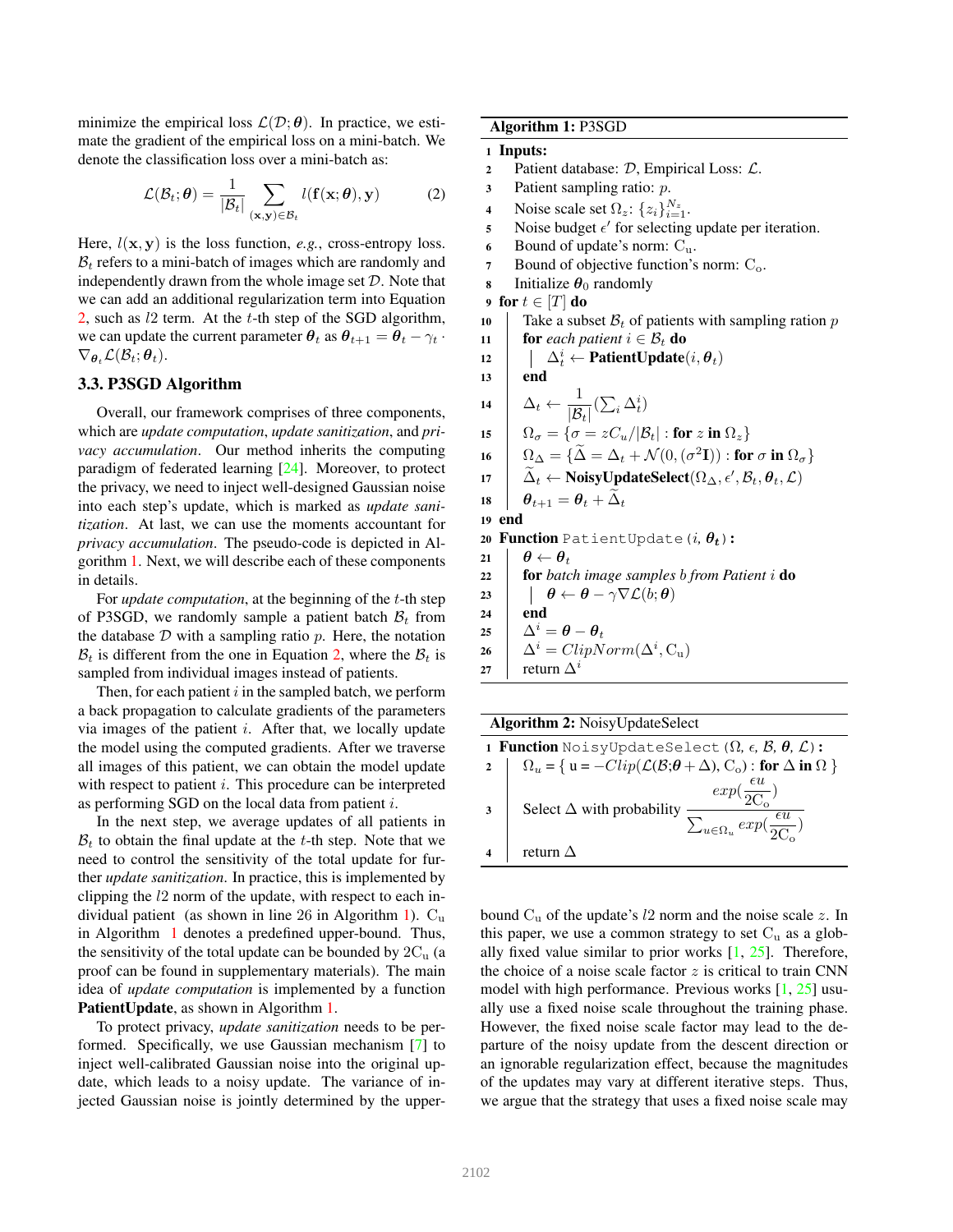hinder the classification performance.

In this paper, we present an elaborated strategy to adaptively select the noise scale. This strategy is originated from the exponential mechanism [7], which is a commonly used mechanism to build a differentially private version of the Argmax function. In this paper, the Argmax function refers to select the argument which maximizes a specific objective function. In our task, we use the negative loss function as the objective function, and the argument is the noisy update built upon different noise scales from the predefined set  $\Omega_z$ . We implement this strategy as a function NoisyUpdateSelect depicted in Algorithm 2. The predefined set  $\Omega_z$  contains  $N_z$  noise scale factors. Increasing  $N_z$  leads to more subtle control of the noisy update, which further boosts the performance. However, the increase of  $N_z$  also results in an increase of computational cost. Precisely, one more noise scale will bring about one more forward computation on all images in  $\mathcal{B}_t$ . In practice, we find that setting  $N_z = 2$  suffices for our task. Note that setting  $N_z = 1$  degenerates to the method used in [25, 11]. In the experiments, we show this strategy is crucial to boost the performance.

For *privacy accumulation*, the composition theorem can be leveraged to compose the privacy cost at each iterative step. In this paper, we make use of the moments accountant [1], which can obtain tighter bound than previous strong composition theorem [8]. Specifically, the moments accountant is to track a bound of the privacy loss random variable instead of a bound on the original privacy budget. Given a randomized algorithm  $A$ , the privacy loss at output o is defined as:

$$
c(o; \mathcal{A}, \mathbf{aux}, \mathcal{D}', \mathcal{D}'') \triangleq \log \frac{\mathbf{Pr}[\mathcal{A}(\mathbf{aux}, \mathcal{D}') = o]}{\mathbf{Pr}[\mathcal{A}(\mathbf{aux}, \mathcal{D}'') = o]} \quad (3)
$$

Then, the privacy loss random variable  $C(\mathcal{A}, \mathbf{aux}, \mathcal{D}', \mathcal{D}'')$ is defined by evaluating the privacy loss at the outcome sampled from  $A(D')$  [28]. Here, D' and D'' are adjacent. aux denotes the auxiliary information. In our P3SGD algorithm, auxiliary information at step t is the weight parameters  $\theta_{t-1}$ at the step  $t - 1$ . The algorithm A is also known as the adaptive mechanism in literature  $[1]$ . We can then define the moments accountant as follows:

$$
M_c(\lambda) \triangleq \max_{\mathbf{aux}, \mathcal{D}', \mathcal{D}''} M_c(\lambda; \mathbf{aux}, \mathcal{D}', \mathcal{D}'')
$$
(4)

where  $M_c(\lambda; \mathbf{aux}, \mathcal{D}', \mathcal{D}'')$  is the moment generating function of the privacy loss random variable, which is calculated as:

$$
M_c(\lambda; \mathbf{aux}, \mathcal{D}', \mathcal{D}'') \triangleq \log \mathbb{E}[\exp(\lambda C(\mathcal{A}, \mathbf{aux}, \mathcal{D}', \mathcal{D}''))]
$$
(5)

Then, we introduce the composability and the tail bound of moments accountant as:

Theorem 1 *(Composability) Suppose that a randomized algorithm* A *consists of a sequence of adaptive mechanisms*  $\mathcal{A}_1,\ldots,\mathcal{A}_k$  where  $\mathcal{A}_i$ :  $\prod_{j=1}^{i-1}\mathcal{R}_j \times \mathcal{D}' \to \mathcal{R}_i$ . The moments accountant of  $\mathcal{A}_i$  is denoted as  $M_c^i(\lambda)$ . For any  $\lambda$ :

$$
M_c(\lambda) \le \sum_{i=1}^k M_c^i(\lambda) \tag{6}
$$

**Theorem 2** *(Tail bound) For any*  $\epsilon \geq 0$ *, the algorithm A satisfies*  $(\epsilon, \delta)$ -differential privacy for

$$
\delta = \min_{\lambda} \exp(M_c(\lambda) - \lambda \epsilon) \tag{7}
$$

Theorem 2 indicates that if the moments accountant of a randomized algorithm A is bounded, then A satisfies  $(\epsilon, \delta)$ differential privacy. The bound of the moments accountant for our strategy implemented in Algorithm 2 is guaranteed by the following theorem:

Theorem 3 *Given* λ*, the moments accountant of Algorithm* 2 *is bounded by*  $q \cdot \frac{\lambda(\lambda+1)\epsilon^2}{2}$  $\frac{1}{2}$ .

The proof can be done using the privacy amplification [18] and the theorem in the prior literature [2]. More details can be found in appendix of this work.

Privacy guarantee: In this paper, *privacy accumulation* is to accumulate the moments accountant's bound at each step. Note that privacy accumulation needs to be performed at the noisy update selection (line 17 in Algorithm 1) and the model update via noisy update (line 18 in Algorithm 1). For the NoisyUpdateSelect in line 17, we can calculate a bound via Theorem 3. For the model update in line 18, the bound is obtained based on the property of Gaussian Mechanism (Lemma 3 in appendix of [1]). Once we bound the moments accountant at each iterative step, we can compose these bounds using Theorem 1. At last, the total privacy cost is obtained based on Theorem 2. It suffices to compute the  $M_c(\lambda)$  when  $\lambda \leq 32$ . In practice, we use a finite set  $\{1, \cdots, 32\}$  following prior work [1].

## 4. Experimental Results

#### 4.1. Experimental Settings

In this section, we verify the effectiveness of P3SGD on a real-world clinical dataset. This dataset is collected by the doctors in our team. The dataset consists of 1216 patients and each patient contains around 50 image patches. The task we consider in this paper is glomerulus classification, which aims to classify whether an image patch contains a glomerulus or not. This task has also been studied in a recent work  $[10]$ . We ask the doctors to manually label the image patches. For a fair comparison, we set the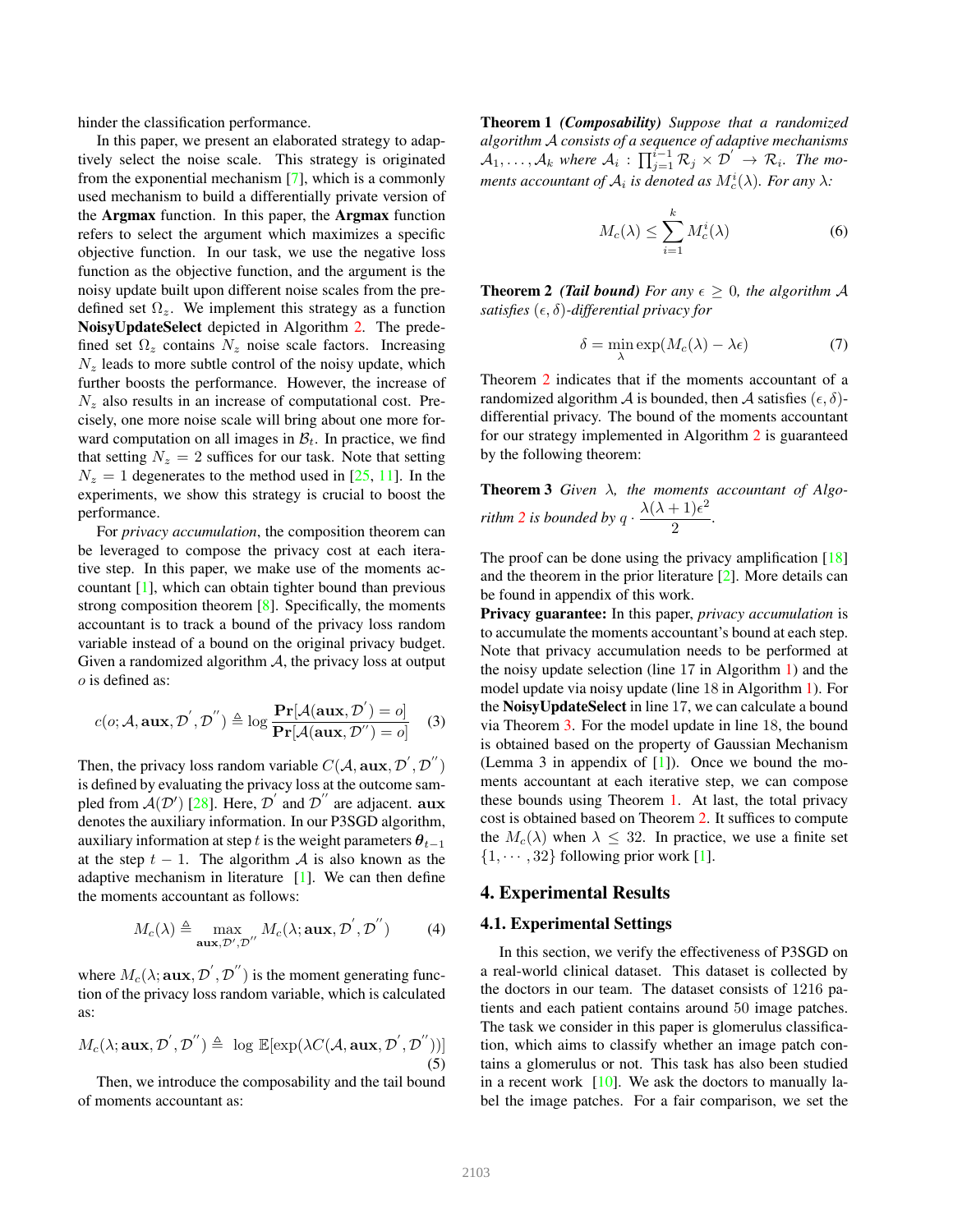| Model        | Type | # Params          | <b>SGD</b>      |                |      | SGD+Dropout |                |      | P3SGD    |                |      |
|--------------|------|-------------------|-----------------|----------------|------|-------------|----------------|------|----------|----------------|------|
|              |      |                   | <b>Training</b> | <b>Testing</b> | Gap  | Training    | <b>Testing</b> | Gap  | Training | <b>Testing</b> | Gap  |
| AlexNet      | Т    | 60.9 <sub>M</sub> | 99.87           | 91.58          | 8.29 | 98.97       | 93.13          | 5.84 | 96.85    | 92.74          | 4.11 |
| $VGG-16$     | Т    | 14.7 M            | 99.81           | 92.19          | 7.81 | 99.28       | 94.32          | 4.96 | 96.23    | 93.87          | 2.36 |
| ResNet-18    | M    | 11.2 M            | 99.85           | 92.25          | 7.60 | 99.63       | 92.12          | 7.51 | 95.70    | 95.23          | 0.47 |
| ResNet-34    | M    | 21.3 M            | 99.23           | 93.19          | 6.04 | 99.16       | 93.22          | 5.94 | 95.80    | 95.34          | 0.46 |
| MobileNet    | M    | 3.2 M             | 98.73           | 92.01          | 6.72 | 98.65       | 91.61          | 7.04 | 94.79    | 94.13          | 0.66 |
| MobileNet v2 | M    | 2.3 M             | 98.52           | 93.24          | 5.28 | 98.37       | 93.28          | 5.09 | 95.32    | 94.86          | 0.46 |

Table 1. Training and testing accuracies (%) of various network architectures trained with different strategies. The gap between training and testing accuracies is used for measuring the overfitting of the CNN models. The type T/M denotes traditional/modern CNNs.

weight decay to 1e-4 and use data augmentation in all experiments. Specifically, we perform data augmentation by (1) randomly flipping input images vertically and/or horizontally, and (2) performing random color jittering, including changing the brightness and saturation of input images. All input images are resized into  $224 \times 224$ , and pixel intensity values are normalized into [0, 1]. All 1216 patients in the dataset are randomly split into a training dataset (1000 patients) and a testing dataset (216 patients).

#### 4.2. Classification Evaluation

To validate the superiority of P3SGD in reducing overfitting, we compare it with the standard SGD (without Dropout). We also provide comparisons with the strategy that combines the standard SGD with Dropout. As a result, there are three training strategies: SGD, SGD+Dropout, and P3SGD.

We first evaluate our method on the ResNet-18 architecture [14]. For the standard SGD with Dropout, we insert Dropout between convolutional layers and set the drop ratio to 0.3 following [47]. To provide a reasonable weight initialization, we firstly pre-train the CNN model on a publicly available pathological image dataset<sup>1</sup>. The pre-training does not take an extra privacy cost, since we do not interact with the original training dataset in this stage. The pretraining can also help us to determine the hyper-parameters in Algorithm 1. For P3SGD, we set the total updating rounds T to 100 and set the noise scale  $\epsilon^2$  to 0.1 for selecting noisy update. The sampling ratio  $p$  is set to 0.1 and  $\Omega_z$  is set to be {3.0, 1.0}. The C<sub>u</sub> and C<sub>o</sub> are set to 5.0 and 3.0, respectively. To facilitate the discussion, we denote SGD and P3SGD as the models trained using SGD (without Dropout) and P3SGD (we use the abbreviations in the following discussions).

From the results of ResNet-18 (Table 1), we observe that SGD obviously overfits (it even reaches nearly 100% training accuracy). In contrast, P3SGD drastically decreases the gap between training and testing accuracies and improves the testing accuracy. In particular, P3SGD outperforms SGD by 2.98% in the testing accuracy (a 38.5% rela-



Figure 2. The training and testing loss curves of ResNet-18 with different training strategies. P3SGD significantly reduces the overfitting compared to SGD.

tive drop in classification error), while the gap is decreased from  $7.60\%$  to  $0.47\%$ , which shows a  $93.8\%$  relative improvement. These results indicate that P3SGD significantly reduces the overfitting in the ResNet-18 model compared with the standard SGD. We also plot the loss curves of ResNet-18 in Figure 2, which further demonstrates the regularization effect of P3SGD. Besides, there is no significant performance improvement when we apply Dropout on ResNet-18. Dropout even leads to a slight decrease (from 92.25% to 92.12%) in testing accuracy. We will discuss this phenomenon in details in Section 4.4.

Besides the ResNet-18, we also conduct extensive experiments on other popular CNN architectures. In general, we mainly test on two types of CNN models, namely, traditional CNNs and modern CNNs  $^2$  (denoted by T and M in Table 1). Specifically, six architectures are included: AlexNet [21], VGG-16 [37], ResNet-18 [14], ResNet-34  $[14]$ , MobileNet  $[15]$ , and MobileNet v2  $[34]$ . For traditional CNNs (*e.g.*, AlexNet), we insert Dropout between fully connected (FC) layers and set the drop ratio to 0.5 following [39]. The results are summarized in Table 1. On the one hand, our method consistently boosts the testing accuracy over the standard SGD (without Dropout) on various

<sup>1</sup>http://www.andrewjanowczyk.com/use-case-4-lymphocyte-detection/

<sup>&</sup>lt;sup>2</sup>The modern CNN consists of convolutional layers except the final prediction layer, which comprises of a global average pooling and a fullyconnected layer.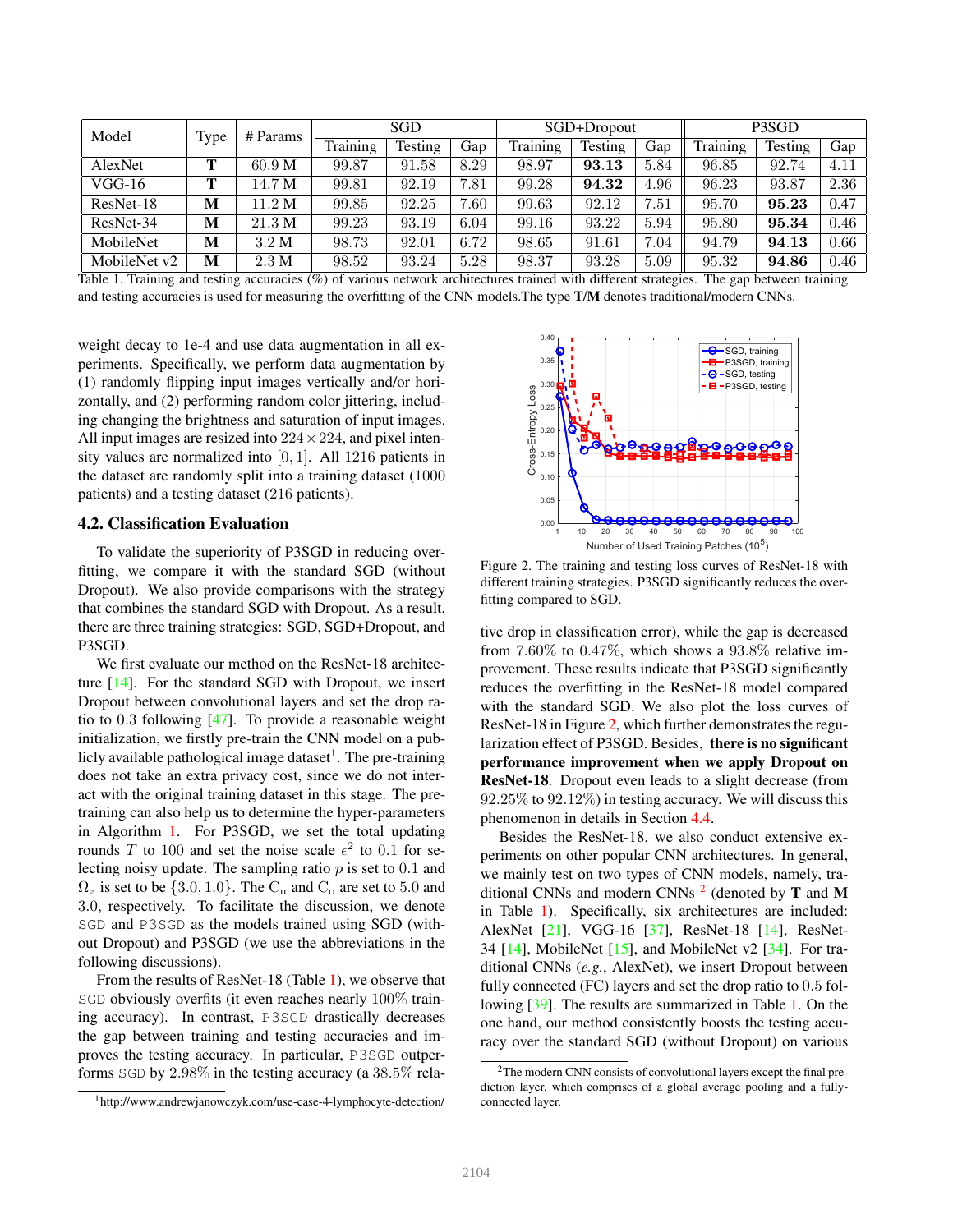CNN architectures. The ResNet-34 trained with P3SGD achieves the highest testing accuracy at 95.34% among all network architectures and training strategies. In particular, P3SGD outperforms Dropout technique on all modern CNNs, *e.g.*, the testing accuracy gain is 2.12% in the case of ResNet-34. On the other hand, the training accuracy is suppressed when we use P3SGD to train the CNN model, which further leads to a decrease of the gap between training and testing accuracy.

Despite the superiority of our method, we observe that Dropout is usually more effective than P3SGD on the traditional CNNs, *e.g.*, it obtains a slight accuracy gain of 0.45% in the case of VGG-16 compared to P3SGD. We provide some interpretations in the discussion part. We also notice that, under the standard SGD (without Dropout) training strategy, the modern CNNs have less overfitting (measured as the gap between training and testing accuracies) than traditional CNNs. This may be caused by the regularization effect brought by the Batch Normalization [16] which exists in the modern CNNs.

## 4.3. Privacy Cost Analysis

Another advantage of P3SGD is to provide patient-level privacy within differential privacy. The differentially private degree is measured by  $(\epsilon, \delta)$  (*i.e.*, privacy cost) in Equation 1. In this part, we calculate the total spend of privacy cost via the moments accountant theorem. The target  $\delta$  is fixed to  $\frac{1}{|N_p|^{1.1}}$  ( $N_p$  is the number of patients in the training set), which is suggested by the previous literature [5]. In our task, the  $\delta$  is around  $5e - 4$  ( $N_p = 1000$ ). To verify the effectiveness of our proposed strategy for dynamically controlling the noisy update, we compare it with the strategy of fixed noise scale (marked by  $\chi$  in Table 2) which is adopted by the state-of-the-art works  $[11, 25]$ . For simplicity, we use adaptive and fixed to denote these two strategies. All the experiments are performed on ResNet-18.

We test on various noise scale sets  $\Omega_z$  to show how the noise scale affects the performance. We find that the noise scale greater than 3.0 leads to unstable training. In practice, we build  $\Omega_z$  using the noise scale from  $\{1.0, 2.0, 3.0\}$ . Overall, P3SGD with the adaptive strategy ( $\Omega_z = \{3.0, 1.0\}$ ) achieves the best testing accuracy of 95.23% at a privacy cost of 6.97. For the fixed strategy, a larger noise scale leads to a lower privacy cost, however, it may cause the noisy update deviating from the decent direction and further hinders the testing accuracy. For example, setting  $\Omega_z$  to  $\{3.0\}$  leads to the lowest privacy cost of 4.70 and the worst accuracy of 92.15%, while setting  $\Omega_z = \{1.0\}$  achieves a better accuracy of 94.38% but a much higher privacy cost of 8.48. The adaptive strategy provides a reasonable solution for this dilemma of the fixed strategy.

| Adaptive | $\Omega_z$     | Testing | F    |
|----------|----------------|---------|------|
|          | $\{3.0, 1.0\}$ | 95.23   | 6.97 |
|          | $\{2.0, 1.0\}$ | 94.31   | 7.10 |
|          | $\{3.0, 2.0\}$ | 93.57   | 4.97 |
| x        | ${1.0}$        | 94.38   | 8.48 |
| х        | ${2.0}$        | 93.24   | 5.13 |
| x        | $\{3.0\}$      | 92.15   | 4.70 |

Table 2. Testing accuracy  $(\%)$  and privacy cost of different settings on ResNet-18. The *Adaptive* column indicates if an adaptive noise scale set (marked by a  $\checkmark$ ) or a fixed scale (marked by a  $\checkmark$ ) is used. Setting a fixed noise scale leads to the method in [11, 25]

| Strategy      | Training | <b>Testing</b> | Gap  |
|---------------|----------|----------------|------|
| SGD+Dropout   | 99.63    | 92.12          | 7.51 |
| SGD+DropBlock | 98.85    | 94.87          | 3.68 |
| P3SGD         | 95.70    | 95.23          |      |

Table 3. Training and testing accuracies (%) on ResNet-18 with different regularization strategies.

In general, the adaptive strategy leads to a better trade off between the privacy cost and the testing accuracy. Specifically, extending the fixed scale  $\{z_1\}$  or  $\{z_2\}$ to  $\{z_1, z_2\}$  achieves the testing accuracy higher than or approaching to the best testing accuracy among the corresponding fixed strategies, while with a reasonable privacy cost. For instance, the adaptive strategy with  $\{3.0, 1.0\}$ achieves the accuracy of 95.23%, which is higher than the fixed strategy with either  $\{3.0\}$  or  $\{1.0\}$ . Our strategy also outperforms a naive solution by setting the noise scale to the average of 1.0 and 3.0 (*i.e.*,  $\{2.0\}$ ). There is even an accuracy gain of  $0.85\%$  by extending  $\{1.0\}$  to  $\{3.0, 1.0\}$ . We infer this accuracy gain comes from the stronger regularization effect brought by the larger noise scale. Meanwhile, the adaptive strategy  $({3.0, 1.0})$  achieves a moderate privacy cost between the costs obtained by the corresponding fixed strategies (setting  $\Omega_z$  to  $\{1.0\}$  or  $\{3.0\}$ ).

To conclude, our proposed strategy can be seen as a simplified version of line search in numerical optimization [27], and provides a more careful way to control the magnitude of the added noise. The effectiveness of our strategy comes from the fine-grained way to control the noisy update.

#### 4.4. Discussions

In this subsection, we first analyze the performance of different types of CNNs. We then compare P3SGD with the state-of-the-art regularization mechanism. Finally, we show that the model trained with P3SGD is resistant to a model-inversion attack.

Network Architecture. As shown in Table 1, Dropout and our method P3SGD demonstrate totally different effects on the two types of CNN architectures (traditional CNNs and modern CNNs). Specifically, our method outperforms Dropout on modern CNNs, instead, Dropout is more ef-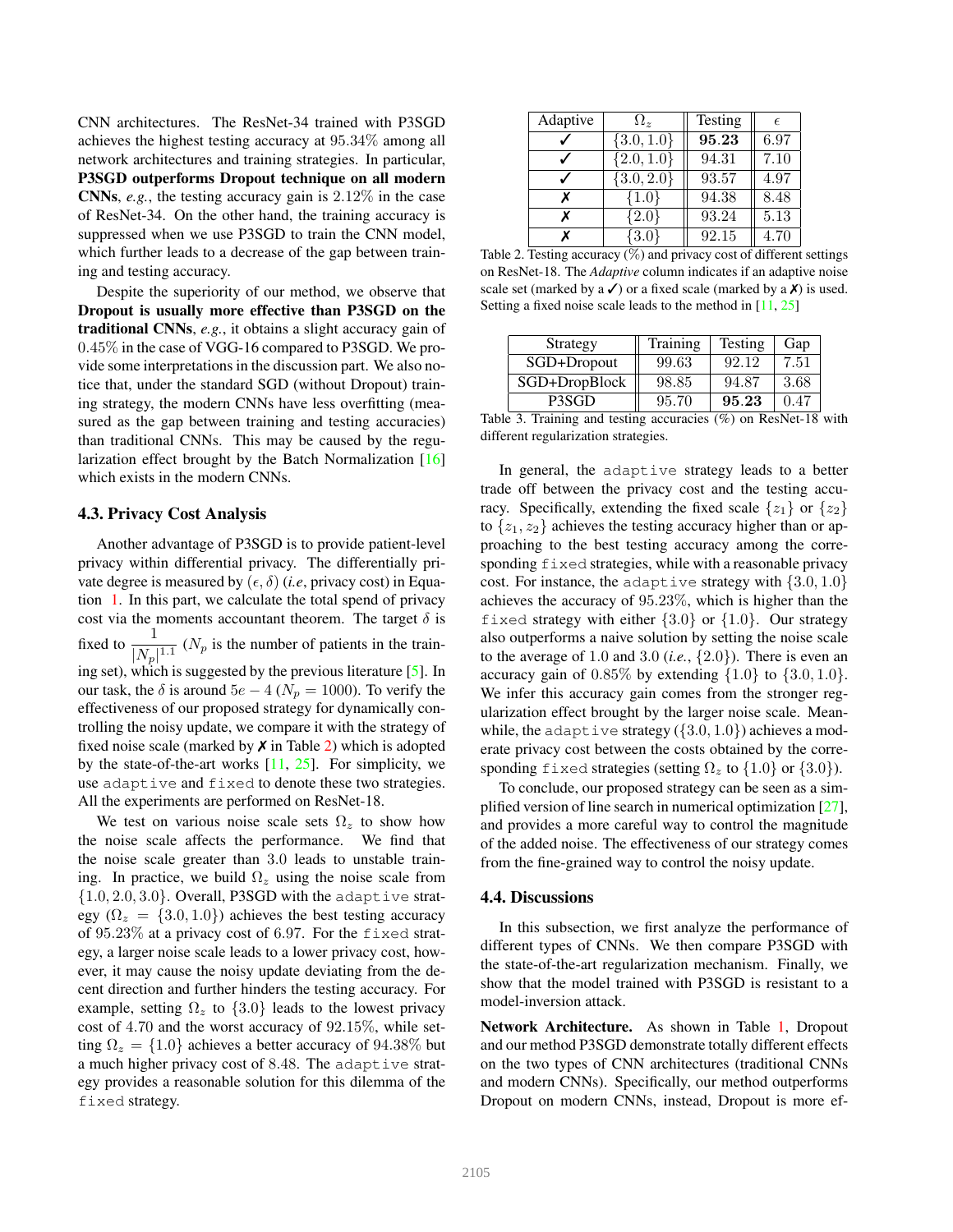

Figure 3. Visualization of the model-inversion attack. G/N below each original patch denotes if the patch contains a glomerulus or not. The number below each reconstructed image is the PSNR value. The reconstructed examples of the training dataset are demonstrated in the left part. For comparison, we also show some examples from the testing dataset in the right part.

fective on the traditional CNN architectures. This may be caused by following reasons: (1) Dropout is originally designed for the FC layers due to its huge numbers of parameters (*e.g.*, around 90% parameters of VGG-16 are from the FC layers). However, there is only one FC layer with a few parameters in modern CNN architectures. (2) The cooperation of Dropout and Batch Normalization can be problematic  $[16]$ . As we know, batch normalization layer widely exists in modern CNNs (*e.g*, ResNet [14]). (3) Dropout discards features randomly, however, the features extracted by convolutional layers are always spatially correlated, which impedes the use of Dropout on convolutional layers. Some recent works propose to modify Dropout for convolutional layers. We compare our method with a variant of Dropout in the next part.

Other Regularization Techniques. From the previous discussion, some advanced forms of Dropout should be adopted in the modern CNN. In this part, we compare our method with a recent technique, named DropBlock [12], on ResNet-18. For a fair comparison with Dropout, we insert DropBlock between every two convolutional layers and set the drop ratio to 0.3 following [12]. The results are shown in Table 3. DropBlock achieves a testing accuracy gain of 2.75% against Dropout, while P3SGD outperforms both Dropout and DropBlock. In contrast to P3SGD, Drop-Block has no suppression effect on the training accuracy. We guess that the performance gain of DropBlock comes from the effect of the implicit model ensemble. We further combine P3SGD with DropBlock but do not obtain obvious accuracy boost.

Model-inversion Attack. To demonstrate that P3SGD is resistant to the model-inversion attack [24, 23], we perform an inversion attack on CNN models trained with different strategies. As a case study, we conduct experiments on the ResNet-18 and use the output features from the 3-th residual block to reconstruct the input image (see details in the appendix). Some visualizations are shown in Figure 3. We can reconstruct the outline of the tissue in the input image using the features from the SGD. In contrast, we can not obtain any valuable information from P3SGD (*i.e.*, the model is oblivious to training samples). It indicates that SGD is more vulnerable than P3SGD. Quantitatively, we perform attack on all the training images and report the average PSNR values as: 27.82 for P3SGD and 27.84 for SGD. We also conduct the same study on patches from the testing dataset and show some examples in the left part in Figure 3. The results show that it is hard to reconstruct the input image for both SGD and P3SGD, since the testing examples are not touched by the model in the training phase. This provides some cues for the memorization ability of CNNs [48].

## 5. Conclusion

In this paper, we introduce a novel SGD schema, named P3SGD, to regularize the training of deep CNNs while provide rigorous privacy protection within differential privacy. P3SGD consistently outperforms SGD on various CNN architectures. The key technical innovation lies in the strategy that adaptively controls the noisy update. We conduct an analysis and show the effectiveness of this strategy. We also perform a model-inversion attack and show that the model trained with P3SGD is resistant to such an attack.

This research paves a new way to regularize deep CNNs on pathological image analysis with an extra advantage of appealing patient-level privacy protection. Applying this method to other types of medical image analysis tasks is promising and implies a wide range of clinical applications.

Acknowledgment. Bingzhe Wu and Guangyu Sun are supported by National Natural Science Foundation of China (No.61572045).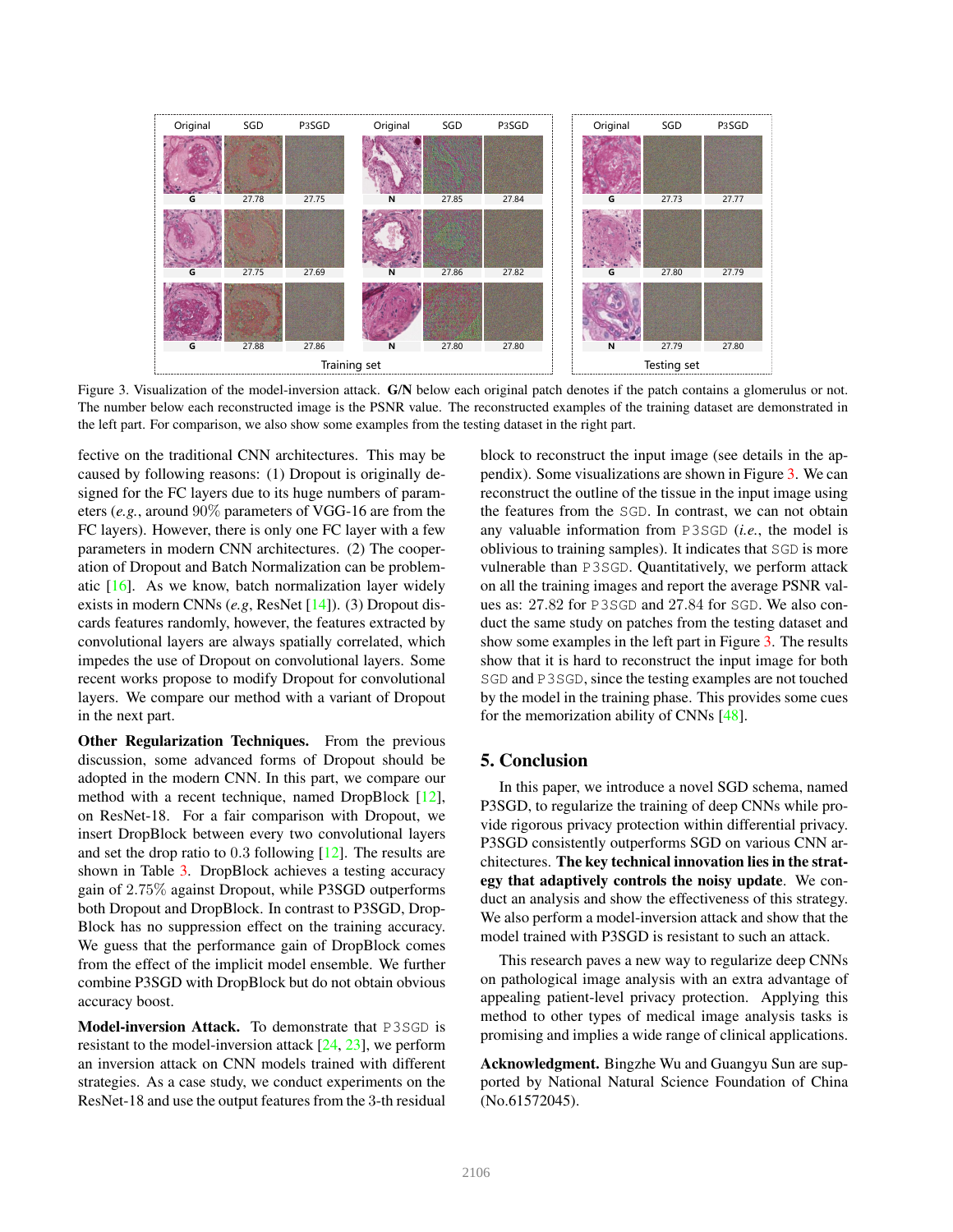## References

- [1] Martin Abadi, Andy Chu, Ian Goodfellow, H Brendan McMahan, Ilya Mironov, Kunal Talwar, and Li Zhang. Deep learning with differential privacy. In *CCS*, 2016. 2, 3, 4, 5
- [2] Mark Bun and Thomas Steinke. Concentrated differential privacy: Simplifications, extensions, and lower bounds. In *Theory of Cryptography Conference*, 2016. 5
- [3] Kamalika Chaudhuri and Claire Monteleoni. Privacypreserving logistic regression. In *NIPS*, 2009. 3
- [4] Kamalika Chaudhuri, Claire Monteleoni, and Anand D. Sarwate. Differentially private empirical risk minimization. *JMLR*, 12:1069–1109, July 2011. 3
- [5] Cynthia Dwork. Differential privacy. In *ICALP*, 2006. 2, 3, 7
- [6] Cynthia Dwork. Differential privacy: A survey of results. In *TAMC*, 2008. 2
- [7] Cynthia Dwork and Aaron Roth. The algorithmic foundations of differential privacy. *Found. Trends Theor. Comput. Sci.*, 9:211–407, Aug. 2014. 4, 5
- [8] Cynthia Dwork, Guy N Rothblum, and Salil Vadhan. Boosting and differential privacy. In *FCOS*, 2010. 5
- [9] Matt Fredrikson, Somesh Jha, and Thomas Ristenpart. Model Inversion Attacks that Exploit Confidence Information and Basic Countermeasures. In *CCS*, 2015. 1, 2
- [10] J. Gallego, A. Pedraza, S. Lopez, G. Steiner, L. Gonzalez, A. Laurinavicius, and G. Bueno. Glomerulus classification and detection based on convolutional neural networks. *Journal of Imaging*, 4, 2018. 1, 5
- [11] Robin C Geyer, Tassilo Klein, and Moin Nabi. Differentially private federated learning: A client level perspective. *arXiv preprint arXiv:1712.07557*, 2017. 2, 3, 5, 7
- [12] Golnaz Ghiasi, Tsung-Yi Lin, and Quoc V Le. Dropblock: A regularization method for convolutional networks. *arXiv preprint arXiv:1810.12890*, 2018. 2, 8
- [13] Ran Gilad-Bachrach, Nathan Dowlin, Kim Laine, Kristin Lauter, Michael Naehrig, and John Wernsing. Cryptonets: Applying neural networks to encrypted data with high throughput and accuracy. In *ICML*, 2016. 3
- [14] Kaiming He, Xiangyu Zhang, Shaoqing Ren, and Jian Sun. Deep residual learning for image recognition. In *CVPR*, 2016. 6, 8
- [15] Andrew G Howard, Menglong Zhu, Bo Chen, Dmitry Kalenichenko, Weijun Wang, Tobias Weyand, Marco Andreetto, and Hartwig Adam. Mobilenets: Efficient convolutional neural networks for mobile vision applications. *arXiv preprint arXiv:1704.04861*, 2017. 6
- [16] Sergey Ioffe and Christian Szegedy. Batch normalization: Accelerating deep network training by reducing internal covariate shift. In *arXiv preprint arXiv:1502.03167*, 2015. 7, 8
- [17] A. Janowczyk and A. Madabhushi. Deep learning for digital pathology image analysis: A comprehensive tutorial with selected use cases. *JPI*, 7(1):29, 2016. 1
- [18] Shiva Prasad Kasiviswanathan, Homin K Lee, Kobbi Nissim, Sofya Raskhodnikova, and Adam Smith. What can we learn privately? *SIAM Journal on Computing*, 40(3):793– 826, 2011. 5
- [19] Daniel Kifer, Adam Smith, Abhradeep Thakurta, Shie Mannor, Nathan Srebro, and Robert C Williamson. Private convex empirical risk minimization and high-dimensional regression. In *COLT*, 2012. 3
- [20] Alex Krizhevsky. Learning multiple layers of features from tiny images. Master's thesis, 2009. 2
- [21] Alex Krizhevsky, Ilya Sutskever, and Geoffrey E Hinton. Imagenet classification with deep convolutional neural networks. In *NIPS*, 2012. 6
- [22] Yun Liu, Krishna Kumar Gadepalli, Mohammad Norouzi, George Dahl, Timo Kohlberger, Subhashini Venugopalan, Aleksey S Boyko, Aleksei Timofeev, Philip Q Nelson, Greg Corrado, Jason Hipp, Lily Peng, and Martin Stumpe. Detecting cancer metastases on gigapixel pathology images. Technical report, arXiv, 2017. 1
- [23] Aravindh Mahendran and Andrea Vedaldi. Understanding deep image representations by inverting them. In *CVPR*, 2015. 8
- [24] H. Brendan McMahan, Eider Moore, Daniel Ramage, Seth Hampson, and Blaise Aguera y Arcas. Communicationefficient learning of deep networks from decentralized data. In *AISTATS*, 2017. 3, 4, 8
- [25] H. Brendan McMahan, Daniel Ramage, Kunal Talwar, and Li Zhang. Learning differentially private recurrent language models. In *ICLR*, 2018. 2, 3, 4, 5, 7
- [26] P. Naylor, M. La, F. Reyal, and T. Walter. Nuclei segmentation in histopathology images using deep neural networks. In *ISBI*, 2017. 1
- [27] Jorge Nocedal and Stephen J. Wright. *Numerical Optimization*. Springer, New York, NY, USA, 2006. 7
- [28] Nicolas Papernot, Martín Abadi, Ulfar Erlingsson, Ian Goodfellow, and Kunal Talwar. Semi-supervised knowledge transfer for deep learning from private training data. In *ICLR*, 2017. 3, 5
- [29] Nicolas Papernot, Shuang Song, Ilya Mironov, Ananth Raghunathan, Kunal Talwar, and Ulfar Erlingsson. Scalable ´ private learning with pate. In *ICLR*, 2018. 3
- [30] A. Pedraza, J. Gallego, S. Lopez, L. Gonzalez, A. Laurinavicius, and G. Bueno. Glomerulus classification with convolutional neural networks. In *MIUA*, 2017. 1
- [31] NhatHai Phan, Yue Wang, Xintao Wu, and Dejing Dou. Differential privacy preservation for deep auto-encoders: An application of human behavior prediction. In *AAAI*, 2016. 2, 3
- [32] Pau Rodríguez, Jordi Gonzàlez, Guillem Cucurull, Josep M. Gonfaus, and F. Xavier Roca. Regularizing cnns with locally constrained decorrelations. In *ICLR*, 2017. 2
- [33] Alexandre Sablayrolles, Matthijs Douze, Cordelia Schmid, and Hervé Jégou. Déja vu: an empirical evaluation of the memorization properties of convnets. *arXiv preprint arXiv:1809.06396*, 2018. 1, 2, 3
- [34] Mark Sandler, Andrew Howard, Menglong Zhu, Andrey Zhmoginov, and Liang-Chieh Chen. Inverted residuals and linear bottlenecks: Mobile networks for classification, detection and segmentation. *arXiv preprint arXiv:1801.04381*, 2018. 6
- [35] Reza Shokri and Vitaly Shmatikov. Privacy-preserving deep learning. In *CCS*, 2015. 3